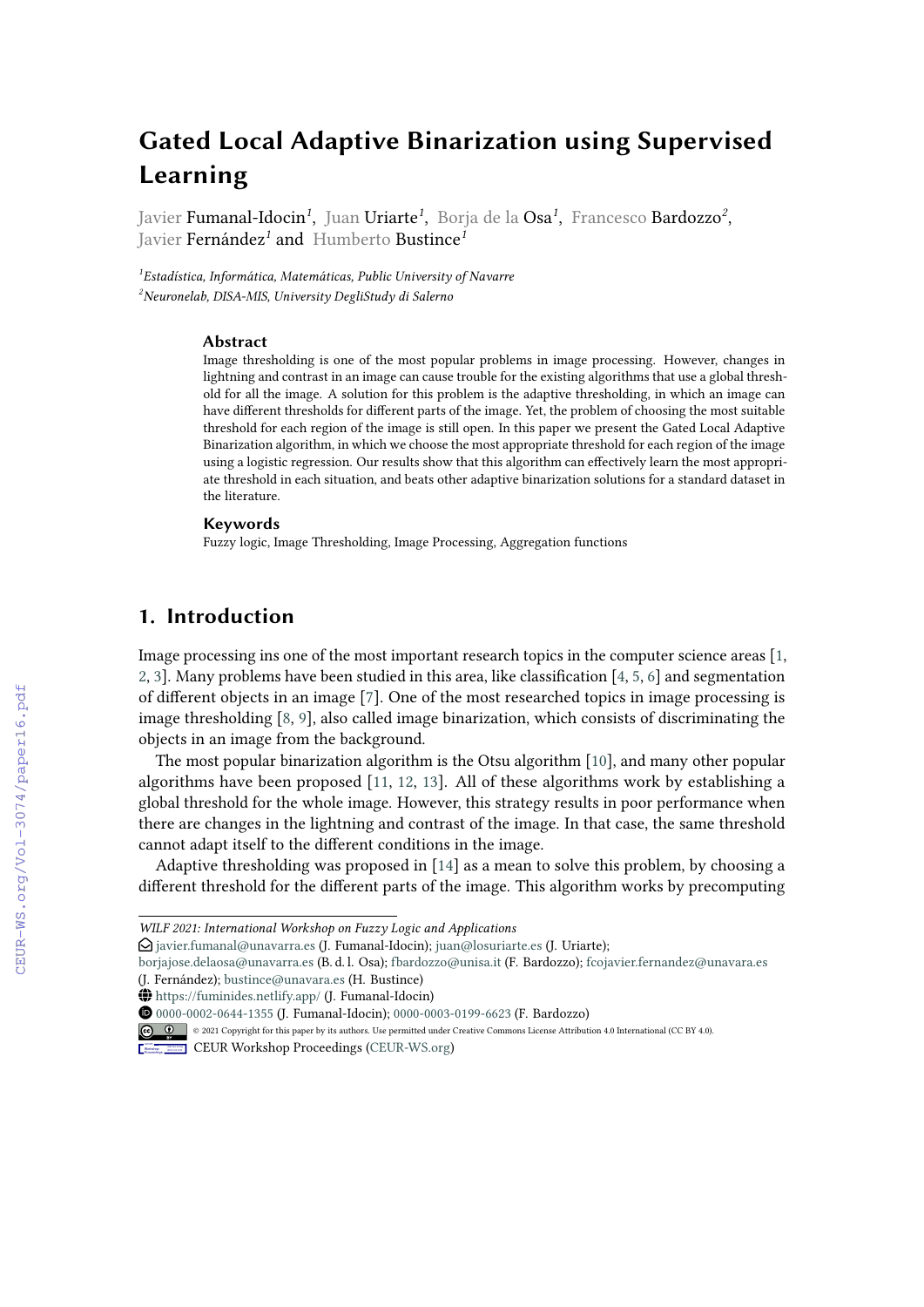the integral image from the original one, and sliding a  $3 \times 3$  window through all integral image, where each window will use a different threshold according to its own characteristics. The Adaptive thresholding was further developed in [\[15\]](#page-5-0). In that work, the authors focused on the possible improvements using aggregation functions, and proposed a new generalization of the Sugeno integral. Indeed, aggregation functions [\[16\]](#page-6-0) have been successfully used in many decision making problems [\[17,](#page-6-1) [18\]](#page-6-2), brain computer interface classification tasks [\[19,](#page-6-3) [20\]](#page-6-4), community detection [\[21\]](#page-6-5) and other image processing tasks [\[22,](#page-6-6) [23,](#page-6-7) [24,](#page-6-8) [25\]](#page-6-9).

However, there were some limits in the improvements of the algorithm proposed in [\[15\]](#page-5-0), as the fusion processes are limited by the quality of the data to fuse with the tested integrals. In this work we propose a new algorithm to perform dynamic thresholding, the Gated Local Adaptive Binarization (GLAB), that uses supervised learning to improve the results obtained by other adaptive algorithms, based on a "gated" fusion process [\[26\]](#page-6-10). We also present a series of extensions to the FLAT algorithm using other aggregation functions to compare to our newly developed GLAB.

The rest of this paper goes as follows: Section [2](#page-1-0) describes the algorithm proposed in [\[15\]](#page-5-0), the different aggregation functions used to extend it, and the proposed GLAB. Section [3](#page-3-0) describes our experiments and illustrates the results obtained. Finally, Section [4](#page-5-1) details our conclusions for this work and future lines of research.

# <span id="page-1-0"></span>**2. Methods**

In this section we discuss the Fuzzy Local Adaptive Thresholding (FLAT) algorithm, and the proposed Enhanced Local Adaptive Thresholding.

#### **2.1. Fuzzy Local Adaptive Thresholding**

The FLAT algorithm was proposed by Bardozzo et al. in [\[15\]](#page-5-0) to improve the results of the local Adaptive thresholding algorithm proposed in [\[14\]](#page-5-2) using a new generalization of the Sugeno integral. The FLAT algorithm consist of computing the fuzzy integral image of the original image, and then perform the Adaptive binarization on the computed integral image.

### **2.2. Computing the fuzzy integral image**

To compute the Fuzzy Integral Image,  $F_A$ , we first compute the integral image  $S$ , using the formula:

$$
S(x, y) = p(x, y) + S(x, y - 1) + S(x - 1, y) - S(x - 1, y - 1)
$$
\n(1)

where p is the original image, and with convention  $S(0, \cdot) = 0$  and  $S(\cdot, 0) = 0$ . Then, we compute the  $F_A$  as follows:

$$
F_A(x,y) = A(S(x,y), S(x,y-1), S(x-1,y), S(x-1,y-1))
$$
\n(2)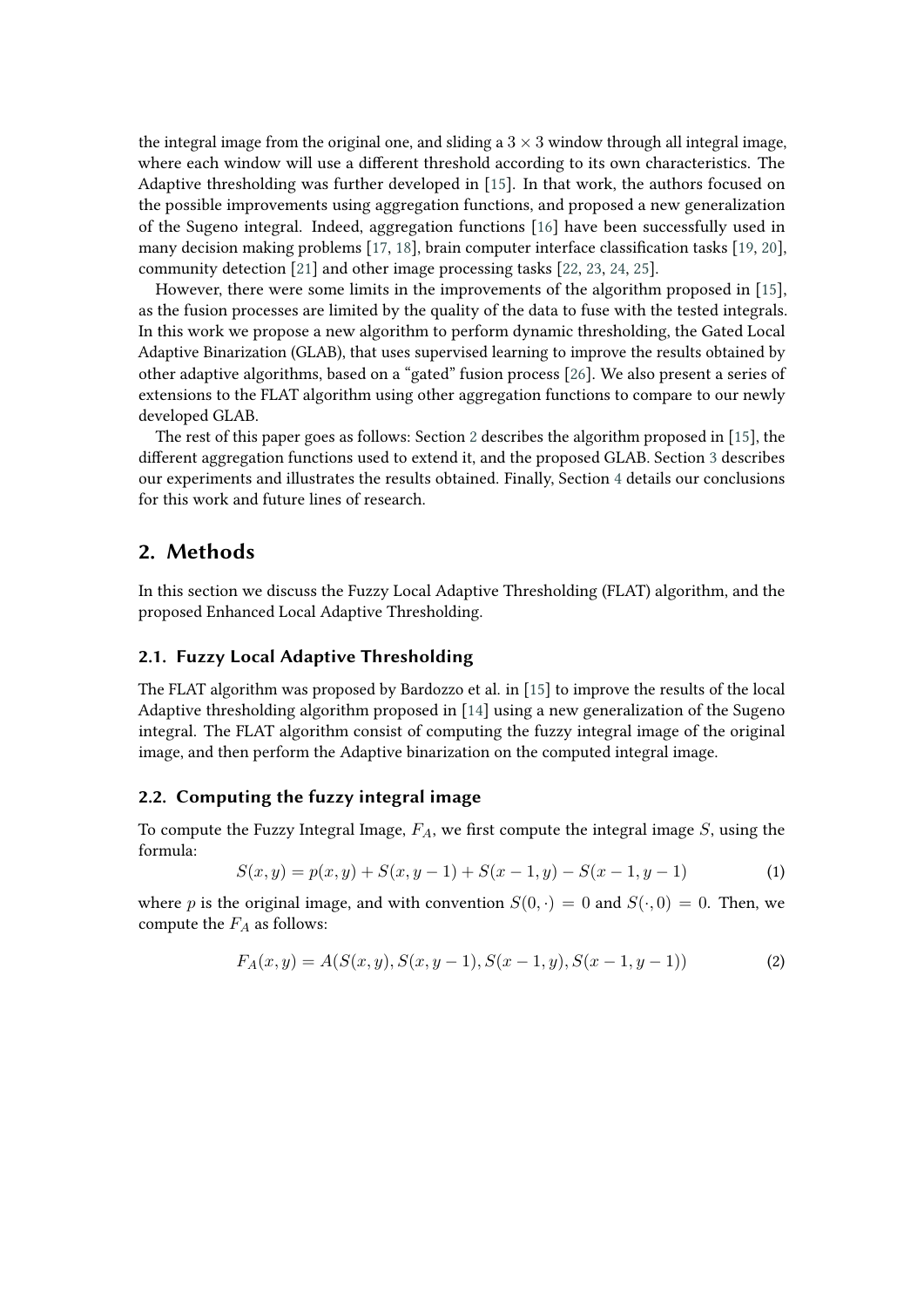where  $\vec{A}$  is an aggregation function. The best result obtained in [\[15\]](#page-5-0) was obtained using the following Sugeno-like integral:

$$
A = \sum_{i=1}^{n} (x_{\sigma(i)} \cdot \mu(E_i))
$$
 (3)

where  $x_{\sigma}$  is a permutation of  $x$  such that  $x_{\sigma_i} < x_{\sigma_i+1}$  for  $i \in \{1, ..., |x|\}$ ,  $E_i = \{(i), ..., (n)\}$ and  $\mu(E_i)$  is a fuzzy measure [\[27\]](#page-6-11) that follows the expression:

$$
\mu(E_i) = \frac{|E_i|}{n} \tag{4}
$$

#### **2.3. Computing adaptive binarization**

We compute the threshold for each window of size  $a_i \times a_j$ , usually a  $3 \times 3$ . For each of these windows we do as follows:

1. Compute the area of the window:

$$
p_{area} = a_i \times a_j \tag{5}
$$

2. Compute the area in the fuzzy integral image:

$$
p_s = F_A[y_1, x_1] - F_A[y_0, x_1] - F_a[y_1, x_0] + F_A[y_0, x_0]
$$
\n<sup>(6)</sup>

3. Compute the threshold using the ratio:

$$
threshold = \frac{p_s}{p_{area}} \tag{7}
$$

where  $x_0, x_1, y_0, y_1$  are the corners of the window. So, for each pixel we compute the corresponding threshold using the  $a_1 \times a_2$  window where that pixel is the center, cropped in the case of the borders of the image.

## **2.4. Gated Local Adaptive Thresholding**

The Gated Local Adaptive Thresholding (GLAB) is a modification of the FLAT algorithm in which the final threshold is computed using a logistic regression, using the values in the  $a_1 \times a_2$ window as an input vector,  $I$ , we compute the resulting threshold using the expression:

$$
threshold = \sigma(WI + b)
$$
\n(8)

where *W* is the weight vector and *b* the bias to learn respectively, and  $\sigma$  is the logistic function.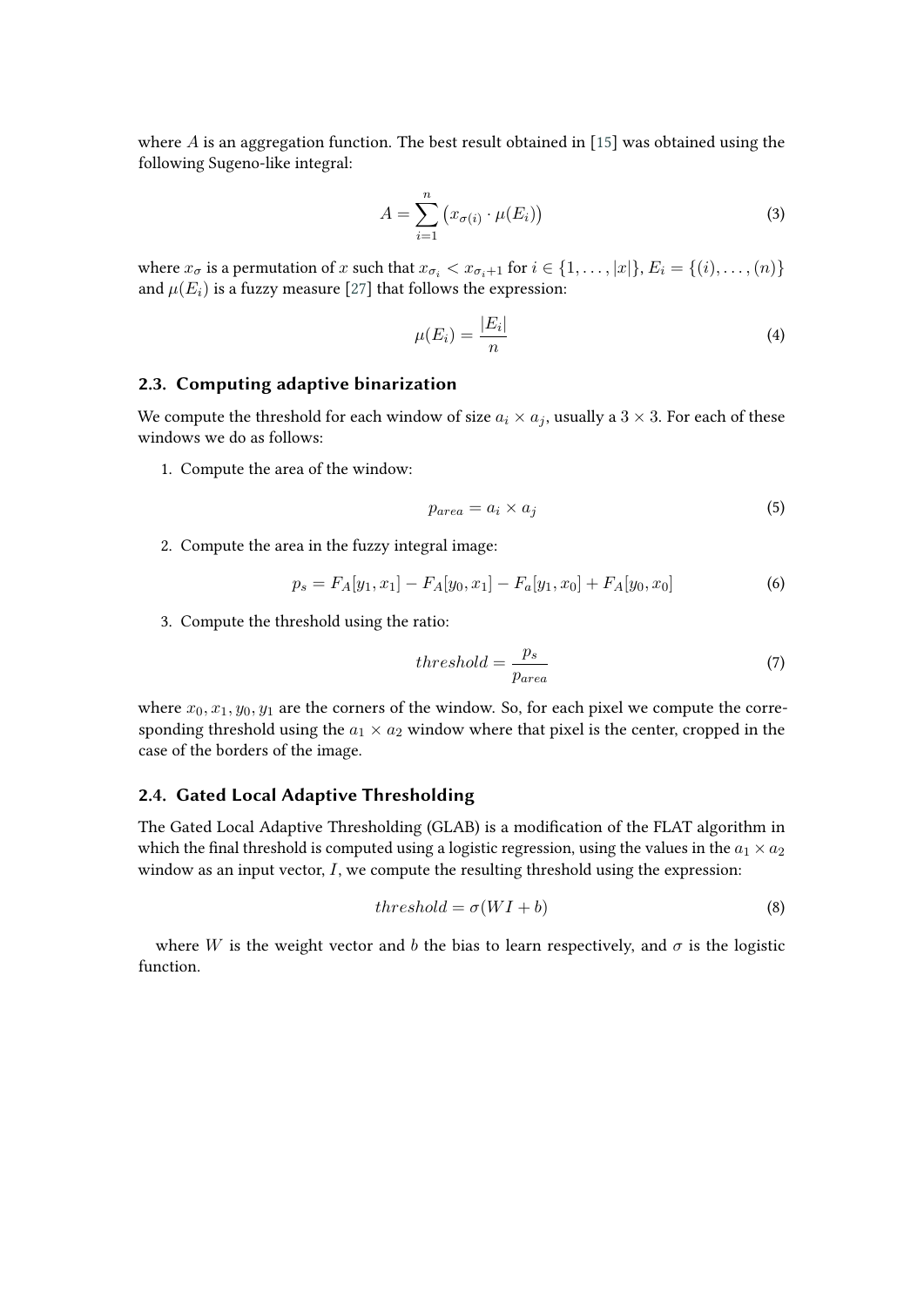

**Figure 1:** The dataset of 9 images used for this experimentation.

### **2.5. Evaluation Metrics**

As a evaluation metric, we have used the  $F_1$  score, comparing the obtained thresholding solution with the ground truth label for each image. The  $F_1$  score is computed using the following formulas, using the concepts of precision and recall:

<span id="page-3-1"></span>
$$
Precision = \frac{TruePositive}{TruePositive + FalsePositive}
$$
\n(9)

$$
Recall = \frac{TruePositive}{TruePositive + FalseNegative}
$$
\n(10)

$$
F_1 = 2 \frac{precision * recall}{precision + recall}
$$
\n(11)

# <span id="page-3-0"></span>**3. Experimentation**

In this work we have taken the image thresholding dataset taken from [\[28\]](#page-6-12), that consists of 9 different images in grayscale with ground-truth labels for each pixels. We show the images in Figure [1.](#page-3-1)

We studied the effect of different global threshold in the FLAT algorithm, in order to study the relevance of this parameter in the FLAT algorithm, and then, we studied the performance of the FLAT and GLAB algorithm for the images displayed in Figure [1.](#page-3-1)

#### **3.1. Studying different thresholds in Fuzzy Local Adaptive Thresholding**

First, we studied how setting different fixed threshold could impact the performance of the FLAT algorithm. This is contrary to the local nature of the FLAT algorithm, but is representative of the performance of the integral image-based thresholding for the global image, and can give us an intuition of the expected changes in performance when changing the threshold value.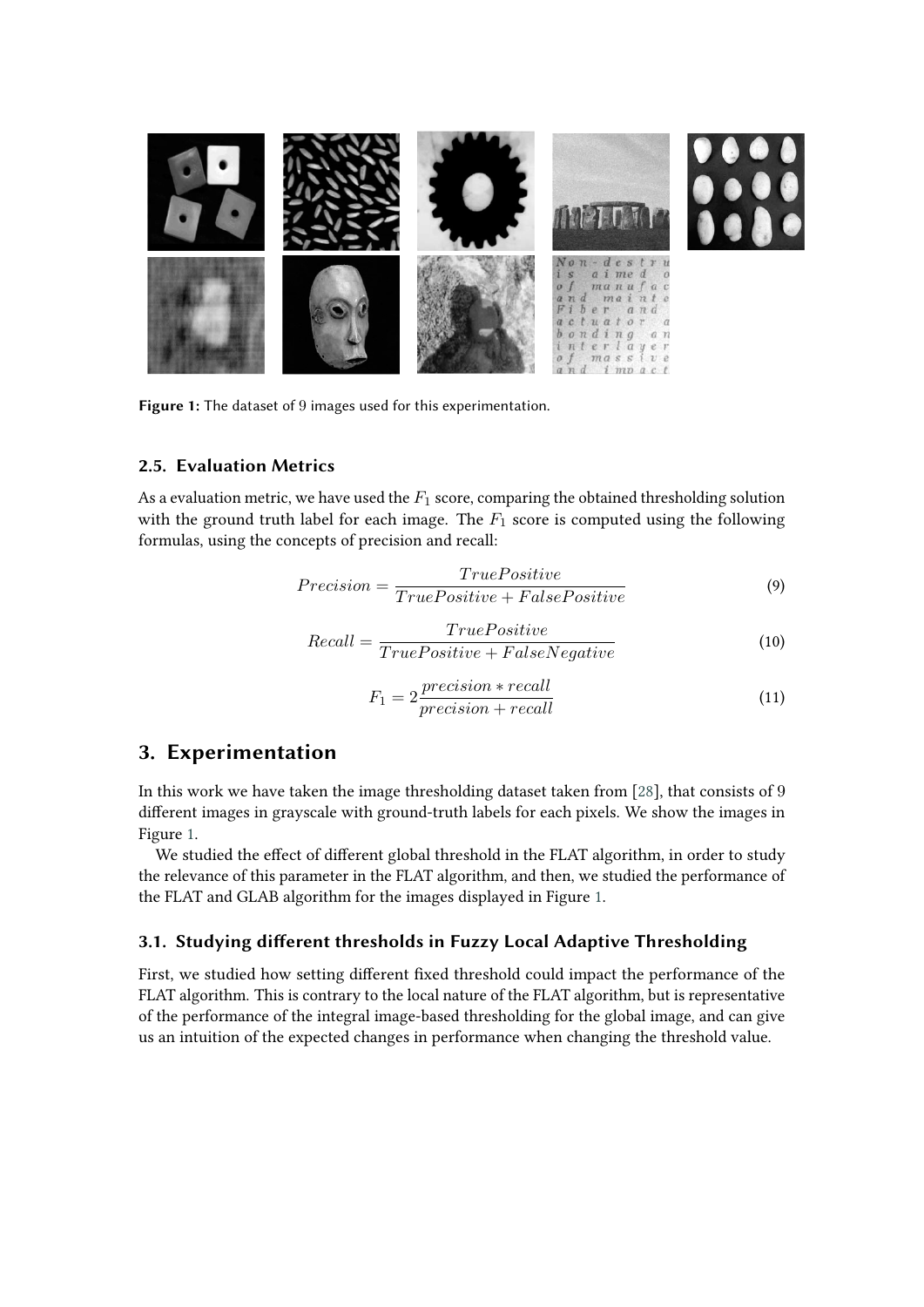

<span id="page-4-0"></span>**Figure 2:** Performance for different FLAT executions using different threshold values for different aggreagtion functions.

| Algorithm   | Agg.          | lmg. 1 | Img.2 | Img.3 | lmg. 4 | Img.5 | Img.6 | lmg. 7 | Img.8 | Img.9 | Img. 10 | Average |
|-------------|---------------|--------|-------|-------|--------|-------|-------|--------|-------|-------|---------|---------|
| <b>FLAT</b> | Sugeno        | 0.56   | 0.58  | 0.93  | 0.77   | 0.55  | 0.28  | 0.53   | 0.77  | 0.92  | 0.89    | 0.68    |
|             | Choquet       | 0.82   | 0.89  | 0.98  | 0.78   | 0.76  | 0.29  | 0.68   | 0.79  | 0.93  | 0.89    | 0.78    |
|             | $C_{F_1,F_2}$ | 0.56   | 0.58  | 0.93  | 0.77   | 0.55  | 0.28  | 0.53   | 0.77  | 0.93  | 0.89    | 0.68    |
|             | F-Sugeno      | 0.56   | 0.58  | 0.93  | 0.77   | 0.55  | 0.28  | 0.53   | 0.77  | 0.93  | 0.89    | 0.68    |
|             | СF            | 0.81   | 0.89  | 0.98  | 0.78   | 0.76  | 0.29  | 0.66   | 0.79  | 0.93  | 0.89    | 0.78    |
| <b>GLAB</b> | Sugeno        | 0.53   | 0.52  | 0.67  | 0.77   | 0.55  | 0.29  | 0.53   | 0.77  | 0.93  | 0.89    | 0.66    |
|             | Choquet       | 0.98   | 0.88  | 0.97  | 0.98   | 0.96  | 0.90  | 0.97   | 0.95  | 0.93  | 0.89    | 0.95    |
|             | $C_{F_1,F_2}$ | 0.53   | 0.52  | 0.67  | 0.77   | 0.55  | 0.29  | 0.53   | 0.77  | 0.93  | 0.89    | 0.66    |
|             | F-Sugeno      | 0.53   | 0.52  | 0.67  | 0.77   | 0.55  | 0.29  | 0.53   | 0.77  | 0.93  | 0.89    | 0.66    |
|             | CF            | 0.97   | 0.87  | 0.96  | 0.98   | 0.95  | 0.28  | 0.96   | 0.95  | 0.93  | 0.89    | 0.87    |

#### <span id="page-4-1"></span>**Table 1**

Results for all the images in the dataset and the average performance for the FLAT and GLAB algorithm, using different aggregation functions to construct the Fuzzy Integral Image.

Some of the results of this study are illustrated in Figure [2.](#page-4-0) We can determine that there is an evident impact in the chosen threshold for each image, and that for the different combinations of aggregations and images tested, the optimal threshold seem to vary a lot, which is an indication of the suitability of the GLAB to optimize the threshold for each one.

## **3.2. Results of Gated Local Adaptive Thresholding**

To train and evaluate the performance of the GLAB we first computed the fuzzy integral image of each of the original images. Then, we divided each image and the corresponding fuzzy integral image in non-overlapping windows of  $3 \times 3$ . Finally, we split the 80% of the images to train the model and the rest to evaluate the performance of the GLAB.

In Table [1](#page-4-1) we show the results for the GLAB and FLAT algorithms for the evaluation windows corresponding to each image. We found results to be much higher than those obtained using the FLAT, and that the best case was using the Choquet integral to construct the fuzzy integral image, and then using the GLAB to perform the binarization.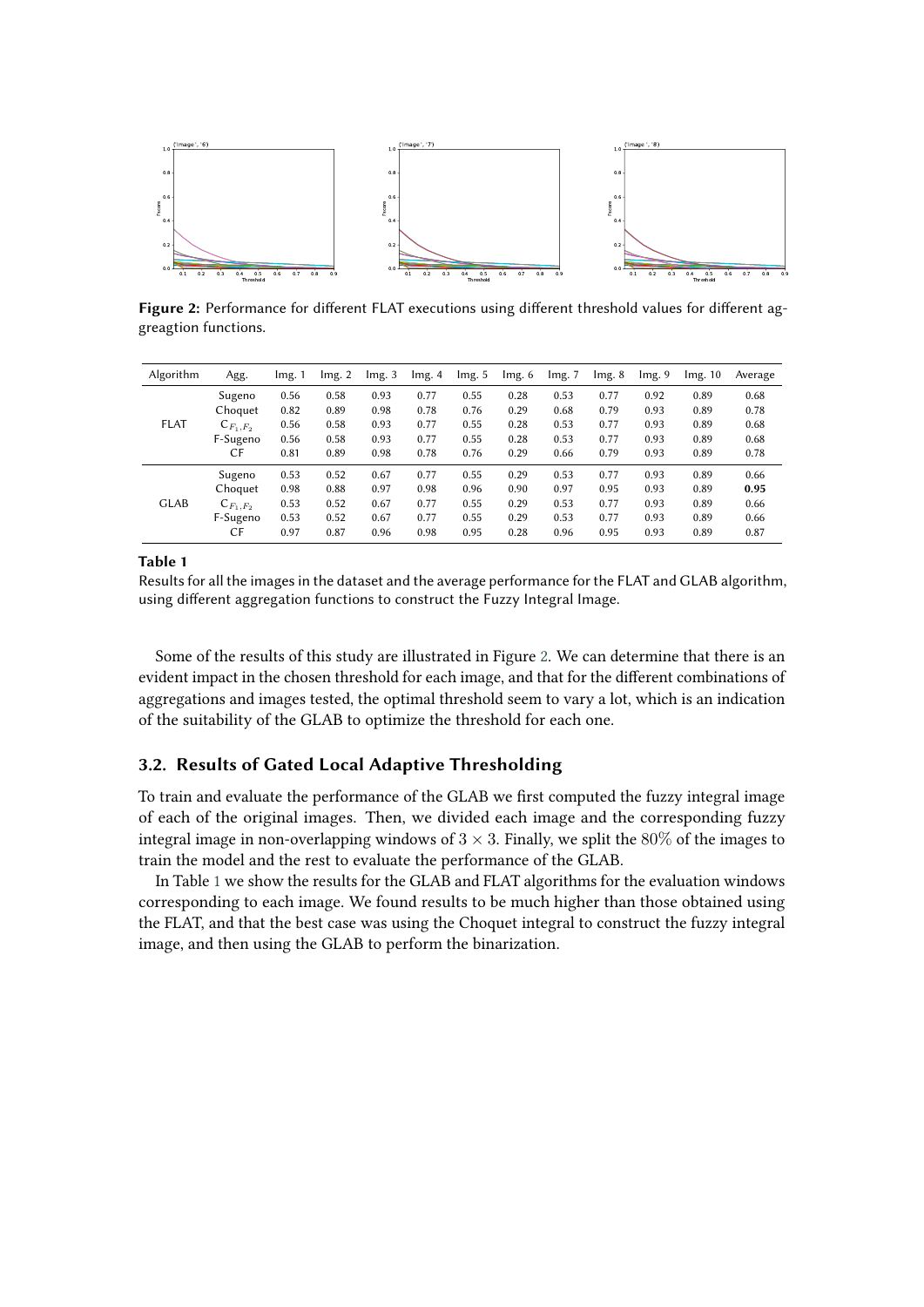# <span id="page-5-1"></span>**4. Conclusions and Future Lines**

In this work we have presented the Gated version of the FLAT algorithm, the GLAB. The GLAB computes the local threshold from each image using a logistic regression that learns the most appropriate threshold for each region of the image. We found the results using GLAB to be superior to the FLAT algorithm, and the GLAB constructing the fuzzy integral image using the Choquet integral.

Future research shall study the use of further aggregation functions, and to study the use of the GLAB algorithm in a Convolutional Neural Network.

# **References**

- [1] M. M. Petrou, C. Petrou, Image processing: the fundamentals, John Wiley & Sons, 2010.
- [2] E. R. Dougherty, Digital image processing methods, CRC Press, 2020.
- [3] Q. Chen, J. Xu, V. Koltun, Fast image processing with fully-convolutional networks, in: Proceedings of the IEEE International Conference on Computer Vision, 2017, pp. 2497– 2506.
- [4] J. Zhang, Y. Xie, Q. Wu, Y. Xia, Medical image classification using synergic deep learning, Medical image analysis 54 (2019) 10–19.
- [5] D. Ciregan, U. Meier, J. Schmidhuber, Multi-column deep neural networks for image classification, in: 2012 IEEE conference on computer vision and pattern recognition, IEEE, 2012, pp. 3642–3649.
- [6] I. Goodfellow, Y. Bengio, A. Courville, Y. Bengio, Deep learning, volume 1, MIT press Cambridge, 2016.
- [7] O. Ronneberger, P. Fischer, T. Brox, U-net: Convolutional networks for biomedical image segmentation, in: International Conference on Medical image computing and computerassisted intervention, Springer, 2015, pp. 234–241.
- [8] M. Sezgin, B. Sankur, Survey over image thresholding techniques and quantitative performance evaluation, Journal of Electronic imaging 13 (2004) 146–165.
- [9] T. Y. Goh, S. N. Basah, H. Yazid, M. J. A. Safar, F. S. A. Saad, Performance analysis of image thresholding: Otsu technique, Measurement 114 (2018) 298–307.
- [10] P. L. Rosin, E. Ioannidis, Evaluation of global image thresholding for change detection, Pattern recognition letters 24 (2003) 2345–2356.
- [11] H. Bustince, E. Barrenechea, M. Pagola, Image thresholding using restricted equivalence functions and maximizing the measures of similarity, Fuzzy Sets and Systems 158 (2007) 496–516.
- [12] M. P. De Albuquerque, I. A. Esquef, A. G. Mello, Image thresholding using tsallis entropy, Pattern Recognition Letters 25 (2004) 1059–1065.
- [13] L.-K. Huang, M.-J. J. Wang, Image thresholding by minimizing the measures of fuzziness, Pattern recognition 28 (1995) 41–51.
- <span id="page-5-2"></span>[14] D. Bradley, G. Roth, Adaptive thresholding using the integral image, Journal of graphics tools 12 (2007) 13–21.
- <span id="page-5-0"></span>[15] F. Bardozzo, B. De La Osa, L. Horanská, J. Fumanal-Idocin, M. delli Priscoli, L. Troiano,